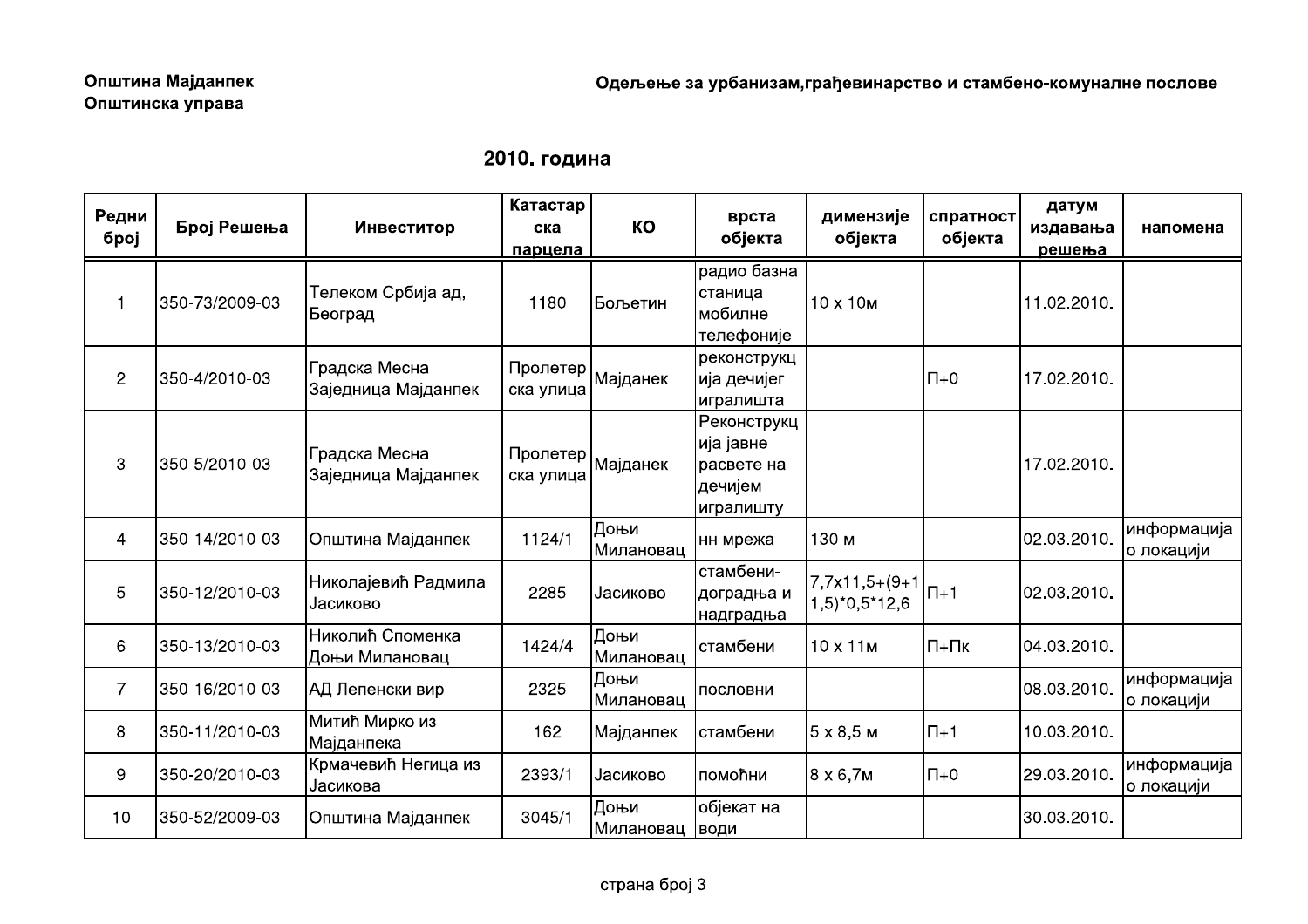| 11 | 350-24/2010-03 | Павловић Лазар из<br>Доњег Милановца     | 3473/78 | Доњи<br>Милановац | стамбени<br>доградња                                     | 2,5-3,5x4,5м                                    | $\Pi+1$                       | 14.04.2010.                            |  |
|----|----------------|------------------------------------------|---------|-------------------|----------------------------------------------------------|-------------------------------------------------|-------------------------------|----------------------------------------|--|
| 12 | 350-28/2010-03 | Грекуловић Горан из<br>Јасикова          | 2566    | Јасиково          | стамбени                                                 | 13 x 10                                         | $\Pi+1$                       | 15.04.2010.                            |  |
| 13 | 350-10/2010-03 | Ђорђевић Маријан из<br>Тополнице         | 3681    | Тополница         | стамбени                                                 | 9x10                                            | $\Pi+1$                       | 20.04.2010.                            |  |
| 14 | 350-30/2010-03 | Веселиновић Фикрета<br>из Мајданпека     | 693/3   | Мосна             | стамбени                                                 | $6 \times 4,5$                                  | $Cy+H+0$                      | 26.04.2010.                            |  |
| 15 | 350-32/2010-03 | Општина Мајданпек                        |         | Доњи<br>Милановац | комунални<br>водовод<br>Крапаћос<br>крак 2               | 452 м                                           | подземни<br>ктурни<br>објекат | $\mu$ нфрастру $\vert_{04.05.2010.04}$ |  |
| 16 | 350-15/2010-03 | Општина Мајданпек                        |         | Мајданпек         | комунални<br>канализација <sup>,</sup><br>Шашка<br>улица | 170 м+163м                                      | подземни<br>ктурни<br>објекат | $ $ инфрастру $ _{04.05.2010.}$        |  |
| 17 | 350-29/2010-03 | Мишић Новица из<br>Великог Градишта      | 504     | Мироч             | стамбени                                                 | $\overline{11}, 8x5+9, 1x2,$                    | $\Pi$ +0                      | 19.05.2010.                            |  |
| 18 | 350-76/2009-03 | 'Централ-Х" Мајданпек                    | 1451/4  | Мајданпек         | пословни                                                 | 21x12,5<br>$+(9,5+12,5)^*0$ , $\Pi+0$<br>$5*11$ |                               | 20.05.2010.                            |  |
| 19 | 350-41/2010-03 | Гајић Драгиша<br><u> Клокочевац</u>      | 4101/1  | Клокочевац        | стамбени +<br>помоћни                                    | $6 \times 6 + 20 \times 4$ $\Pi + 0$            |                               | 27.05.2010.                            |  |
| 20 | 350-44/2010-03 | Павловић Димитрије из<br><b>Неготина</b> | 3648    | Доњи<br>Милановац | Стамбени                                                 | 9x7                                             | $\overline{\mathsf{I}}$ T     | 01.06.2010.                            |  |
| 21 | 350-23/2010-03 | Младеновић Драгиша<br>из Јасикова        | 2592    | Јасиково          | пољопривре<br>дни                                        | 9x12                                            | $\Pi + 0$                     | 05.06.2010.                            |  |
| 22 | 350-45/2010-03 | Мучић Драгутин из<br>Црнајке             | 3512/2  | Црнајка           | стамбени                                                 | 7,5 x 7,20                                      | $\Pi+1$                       | 02.07.2010.                            |  |
| 23 | 350-46/2010-03 | Ђорђевић Јанко из<br>Рудне Главе         | 5965/1  | Рудна<br>Глава    | стамбени                                                 | $10 \times 5$                                   | $\overline{\mathsf{H}}$ +0    | 07.07.2010.                            |  |
| 24 | 350-49/2010-03 | Филиповић Љубомир<br>из Рудне Главе      | 6132/2  | Рудна<br>Глава    | стамбени                                                 | $11,5 \times 9,5$                               | $\Pi$ +2                      | 07.07.2010.                            |  |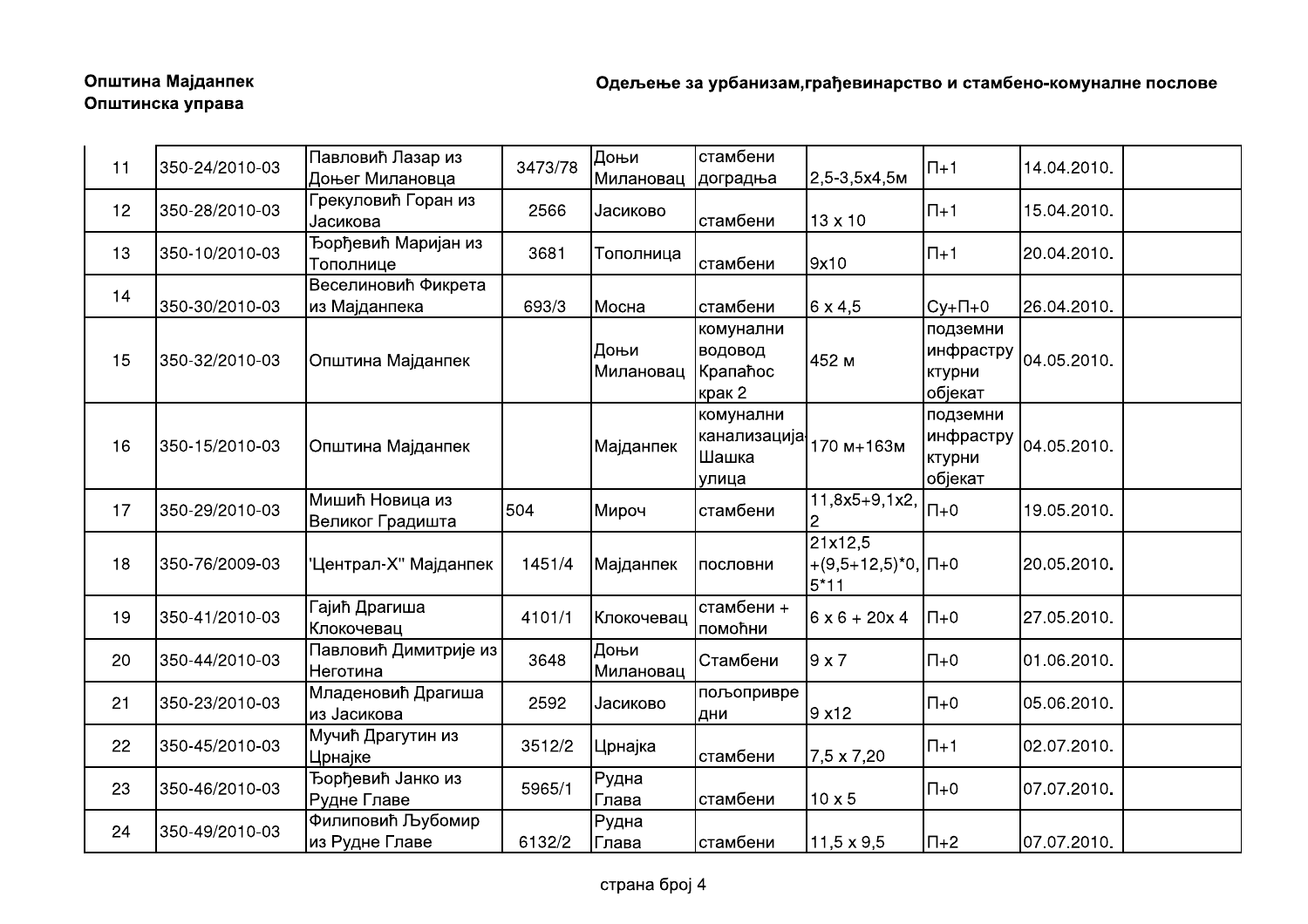# Општина Мајданпек Општинска управа

| 25 | 350-51/2010-03 | Велић Јованка из                   |         |                     |                  |                     |                                     |             |  |
|----|----------------|------------------------------------|---------|---------------------|------------------|---------------------|-------------------------------------|-------------|--|
|    |                | Клокочевца                         | 4167    | Клокочевац стамбени |                  | $10 \times 7$       | $\Pi+1$                             | 09.07.2010. |  |
| 26 | 350-55/2010-03 | Гајановић Здравко из               |         | Доњи                |                  |                     |                                     |             |  |
|    |                | Доњег Милановца                    | 2302/7  | Милановац  стамбени |                  | $6 \times 3$        | $\Pi$ +1+ $\Pi$ <sub>K</sub>        | 12.07.2010. |  |
| 27 | 350-57/2010-03 | Ђорђевић Стеван из                 |         |                     | стамбени-        |                     |                                     |             |  |
|    |                | Тополнице                          | 1514/2  | Тополница           | надградња        | $10,15 \times 8,05$ | $\Pi+1$                             | 27.07.2010. |  |
|    |                |                                    |         | Дебели Луг          | пословни-        |                     |                                     |             |  |
| 28 | 350-59/2010-03 | ОШ В. Маркићевић из                | 227/2   |                     | реконструкц      |                     |                                     | 30.08.2010. |  |
|    |                | Мајданпека                         |         |                     | ија              |                     |                                     |             |  |
|    |                |                                    |         |                     | подстанице       |                     |                                     |             |  |
|    |                |                                    |         | Мајданпек           | пословни-        |                     |                                     |             |  |
| 29 | 350-60/2010-03 | ОШ В. Маркићевић из<br>Мајданпека  | 338     |                     | реконструкц      |                     |                                     | 30.08.2010. |  |
|    |                |                                    |         |                     | ија              |                     |                                     |             |  |
|    |                |                                    |         |                     | подстанице       |                     |                                     |             |  |
|    | 350-61/201-03  | ОШ 12. Септембар<br>Мајданпек      |         | Мајданпек           | пословни-        |                     |                                     |             |  |
|    |                |                                    | 263     |                     | изградња         |                     |                                     | 04.08.2010. |  |
| 30 |                |                                    |         |                     | косог крова и    |                     |                                     |             |  |
|    |                |                                    |         |                     | рек.             |                     |                                     |             |  |
|    |                |                                    |         |                     | фискултурне      |                     |                                     |             |  |
|    |                |                                    |         |                     | сале             |                     |                                     |             |  |
|    |                |                                    |         |                     | доградња         | $(5*5,5)/2*3,60$    |                                     |             |  |
| 31 | 350-64/2010-03 | Стефановић Аница из<br><b>Бора</b> | 3473/91 | Доњи                | стамбеног        | $+4x2 +$            | $Cy+1+1$                            | 09.08.2010. |  |
|    |                |                                    |         | Милановац           | објекта          | $(3,2+3,6)/2*5,$    |                                     |             |  |
|    |                |                                    |         |                     |                  | 40                  |                                     |             |  |
| 32 | 350-68/2010-03 | Адамовић Спасоје из                | 1848/3  | Мосна               | потпорни зид 35м |                     |                                     | 12.08.2010. |  |
|    |                | Мосне                              |         |                     |                  |                     |                                     |             |  |
|    |                |                                    |         |                     | доградња и       |                     |                                     |             |  |
| 33 | 350-71/2010-03 | Марковић Мирослав из               | 796/6   | Мосна               | адаптација       | 1,70 x6,5           | $\Pi$ +1+ $\Pi$ <sub>K+</sub> $\Pi$ | 06.09.2010. |  |
|    |                | Доњег Милановца                    |         |                     | стамбеног        |                     | K <sub>2</sub>                      |             |  |
|    |                |                                    |         |                     | објекта          |                     |                                     |             |  |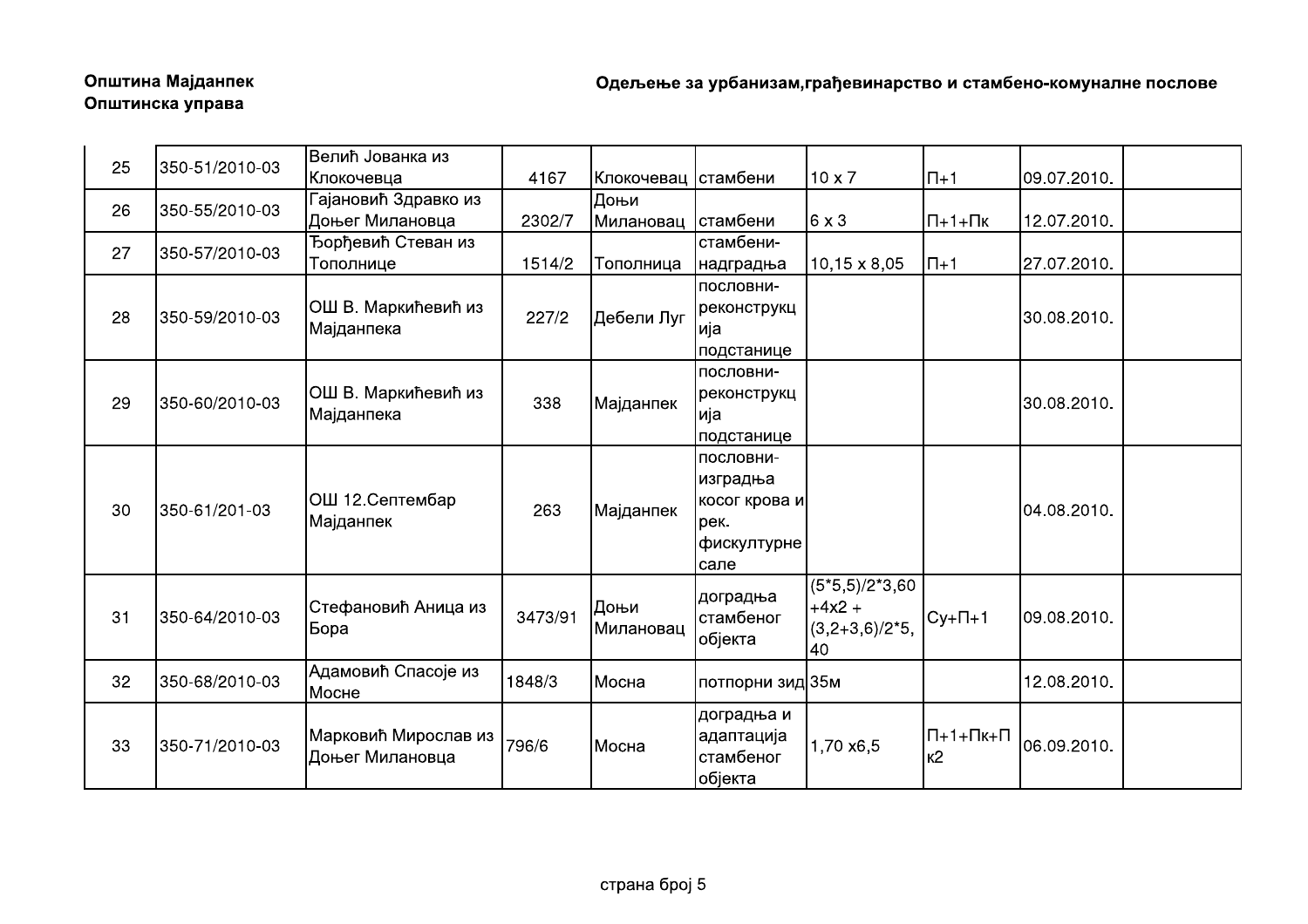# Општина Мајданпек Општинска управа

| 34 | 350-72/2010-03 | Општина Мајданпек                       | 3810                    | Доњи<br>Милановац | реконструкц<br>ија улице<br>Капетана<br>Мише                        | 4,2 x 301,029<br>M                                       |                            | 07.09.2010. |                            |
|----|----------------|-----------------------------------------|-------------------------|-------------------|---------------------------------------------------------------------|----------------------------------------------------------|----------------------------|-------------|----------------------------|
| 35 | 350-77/2010-03 | Општина Мајданпек                       | 874                     | Мајданпек         | реконст.<br>улице<br>Капетанска                                     | $(6+2^*2) x$<br>1940м                                    |                            | 08.09.2010. |                            |
| 36 | 350-80/2010-03 | Општина Мајданпек                       | 178,559/1<br>144, 558/1 | Мајданпек         | санација<br>атмосферске 130м<br>канализац.                          |                                                          |                            | 13.09.2010. |                            |
| 37 | 350-43/2010-03 | Бријазовић Паун                         | 5831                    | Рудна Глава       | стамбени<br>објекат                                                 | $8,0 \times 8,5$ M                                       | $ \Pi+1 $                  | 23.09.2010. |                            |
| 38 | 350-66/2010-03 | Јовановић Симка                         | 4285/4                  | Тополница         | стамбени<br>објекат                                                 | 8,0x9,0                                                  | $\Pi$ + $\Pi$ <sub>K</sub> | 23.09.2010. |                            |
| 39 | 350-89/2010-03 | МЗ Рудна Глава                          | 6142/3                  | Рудна Глава       | пословни<br>објекат                                                 | 11x16                                                    | $\overline{\Pi}+0$         | 05.10.2010. |                            |
| 40 | 350-87/2010-03 | Јанковић Душан из<br>Клокочевца         | 2438                    | Клокочевац        | помоћни                                                             | $4,5 \times 3,5$                                         | $\Pi + 0$                  | 07.10.2010. | информација<br>∣о локацији |
| 41 | 350-88/2010-03 | Марковић Мирослав из<br>Доњег Милановца | 796/6                   | Мосна             | стамбени-<br>доградња и<br>адаптација                               | $1,7 \times 7,80+2,2$ $\Pi$ +1+ $\Pi$ K+ $\Pi$<br>x 0,90 | Iĸ2                        | 08.10.2010. |                            |
| 42 | 350-79/2010-03 | ПД Југоисток Ниш                        | 3689/2                  | Тополница         | CTC 10/0,4<br>КB                                                    |                                                          |                            | 08.10.2010  | информација<br>о локацији  |
| 43 | 350-48/2010-03 | Максимовић Иван из<br>Мајданпека        | 274                     | Мајданпек         | пробијање<br>отвора и<br>адаптација<br>посл.простор<br>а у Д.Рудара |                                                          | $Cy+1+1$                   | 22.10.2010. |                            |
| 44 | 350-95/2010-03 | Јаношевић Горан из<br>Рудне Главе       | 8105/2                  | Рудна Глава       | стамбени и<br>помоћни                                               | 10 х 7м и 8 х<br>7 <sub>M</sub>                          | $\Pi$ + $\Pi$ <sub>K</sub> | 25.10.2010. |                            |